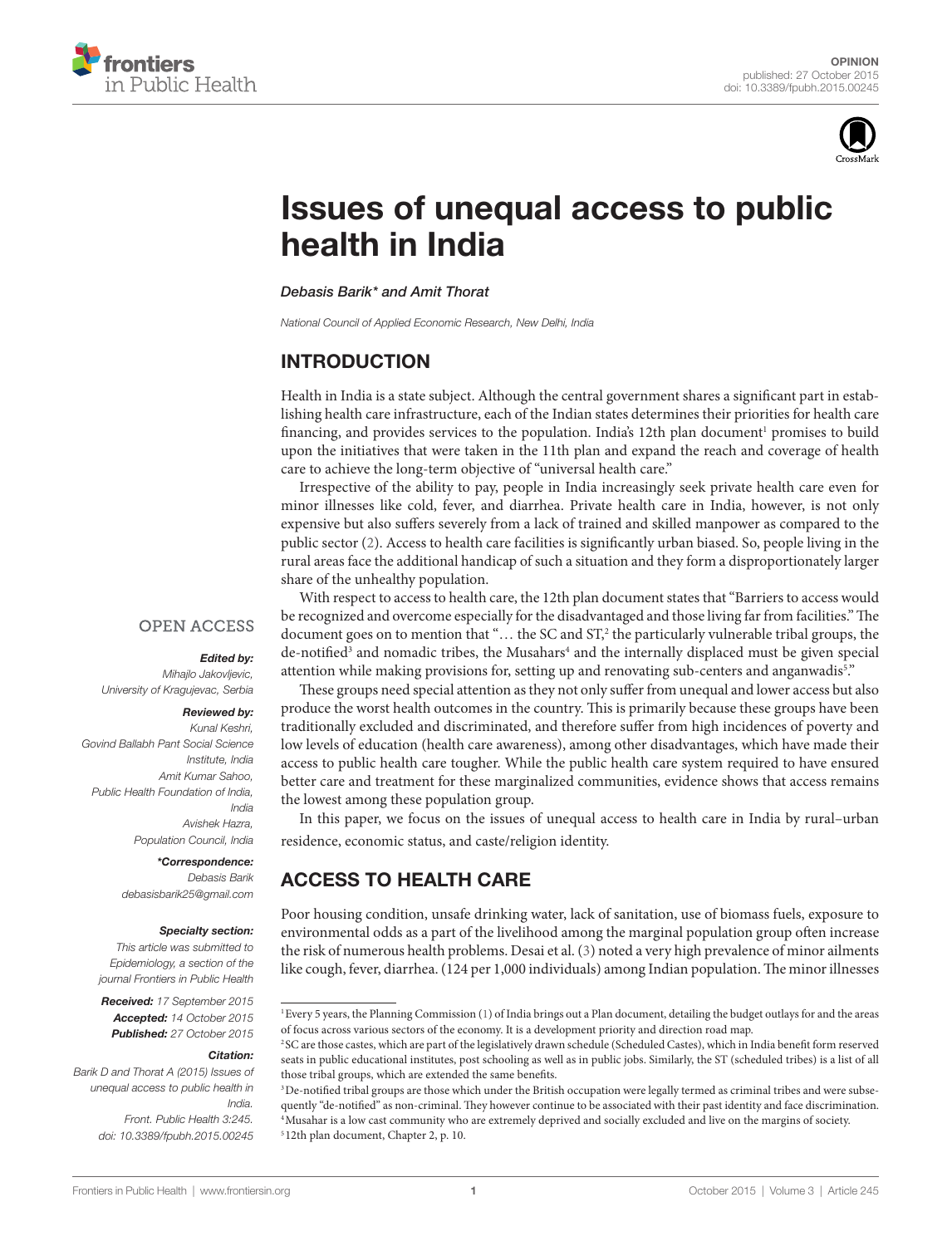despite being short term in nature cause substantial time loss from usual activities. The prevalence of these minor ailments is seen to vary substantially by socio-economic conditions of households. These are more prevalent among the poor and the uneducated population and those who belong to the scheduled tribe community. The prevalence seems to reduce with the improvement in living conditions. However, everybody benefits from living in a metro city, regardless of their social position.

Treatment rates across groups do not show much variation for minor illnesses. Minor illnesses do not require much laboratory test and people in rural areas prefer to go to a private provider for such types of illnesses due to easy availability and greater convenience. The major share of the cost of minor illnesses is the doctors' fees and medicine. But, disparity in health care seeking between various socio-economic groups becomes prominent in case of major illnesses like hypertension, heart diseases, diabetes etc. Major illnesses are long term in nature and subject to a number of diagnostic tests. A sizeable proportion of major illnesses in rural areas remain untreated mainly due to unavailability of diagnostic facilities in the local vicinity. Desai et al. ([3](#page-2-1)) have shown that only 3% of the major illnesses in metro areas remain untreated, whereas 12% of the same remain untreated in the less developed villages. Again, one-fifth of the diagnosed major illness among the scheduled tribes remain untreated. The tribal households are usually located in places, which have fewer health facilities and still rely on the traditional healers. A majority of these long-term major illnesses also remain undiagnosed amongst them. They need to go out of the villages, which are often isolated to avail treatment.

Access to health care is very much asymmetric between rural and urban India. While urban residents have a choice between public or private providers, the rural residents face far fewer choices. India has a very vast public health network with subcenters working at the community level. The health sub-centers are manned mainly by bare foot health workers and work as a bridge between community and the primary health centers (PHC). PHC is the first contact point between village community and medical officer; meant to provide an integrated curative and preventive health care to the rural population with emphasis on preventive and promotive aspects of health care. Community health centers (CHC) are more equipped and acts mainly as a first referral unit with diagnostic facilities and a bunch of specialists. Since the recommendations of the Bhore Committee in 1946, a lot of emphasis has been put on the door step delivery of the health services. But, availability of any health facilities does not seem enough to attract people to the government facilities. Desai et al. [\(3\)](#page-2-1) further noted that the possibility of visiting a government facility for minor illnesses reduce in the presence of any private facilities in the locality, but the reduction is much lesser for larger health care units like the CHC than the sub-centers.

## COST OF TREATMENT FOR MAJOR AND MINOR ILLNESSES

The envisioned universal access to health care is far from achieving its goals. Over time, a lot of emphasis has been placed on the doorstep delivery of health services. However, the scheme-wise expenditure on India's National Rural Health Mission (NRHM)

during 11th Plan (2007–2012) on public health care expenditure reveals that a major share of the allocated resource on health was spent on family welfare program (90%), leaving a small segment (7.7%) for disease control [\(4\)](#page-2-3).

Though investment in family welfare program is necessary, investment in disease control program cannot be ignored. Limited public health spending and higher emphasis on family planning services over time has resulted into a huge scarcity of resources to be spent on general health. A lot of public health facilities have been initiated in the outreach areas in the last decade, but due to unavailability of quality doctors and diagnostic facilities, people rush to the equally poor private facilities and end up spending more, almost all of which is out-of-pocket (OOP) expense.

# IMPACT OF MEDICAL EXPENDITURE ON HOUSEHOLD WELL-BEING

Does the health expenditure cost the same to each household? This remains a major policy concern in many of the developing countries including India, where household OOP payment for health care is a significant part of the total health expenditure. The high OOP spending on health often leads to catastrophic level of spending for healthcare to many households and push them into poverty [\(5–](#page-2-4)[7](#page-2-5)). The proportion of households facing catastrophic OOP health payments during 2004–2005, as measured by Ghosh [\(7\)](#page-2-5) was 15.4% and the range varies as less as 3.5% in Assam to 32.4% in Kerala. Barik and Desai [\(8\)](#page-2-6) measured the expenditure ratio (health expenditure as a percentage of income) on health care in India as 6% of the monthly average income, which is higher than the common benchmark of affordability (5%) in developing countries [\(9,](#page-2-7) [10](#page-2-8)). Moreover, this health burden is disproportionately distributed among various socio-economic groups. Poor households spent nearly 15% of their monthly income on healthcare compared to the richest households, who spend <1% of their income (**[Table 1](#page-2-9)**).

As discussed above, the income share of the cost of treatment appears much higher on the socially and economically disadvantageous households. These higher health care cost often discourages them to avail treatment as reflected in case of major illnesses. More than two-thirds of the total health expenditure in India is met through household *OOP*. The coverage of health insurance is also very low among the Indians. Social insurance schemes contribute only 1.13% of the total health expenditure ([11\)](#page-2-10).

Besides availability and affordability, as discussed above, acceptability and adequacy are the two other important aspects of access to health care ([12](#page-2-11)). A persistent negative attitude toward public health facilities in India has been recorded in a number of studies ([13,](#page-2-12) [14\)](#page-2-13). Das and Hammer ([13\)](#page-2-12) evaluated the quality of medical practices as a function of doctor's competence in terms of knowledge of diseases and the practice of existing knowledge. They found that doctors in the public facilities are more qualified than the private doctors, but they use their knowledge less than what they should do in practice. Again, few studies have pointed out doctor's absenteeism as the leading cause of people's avoidance to government health facilities [\(15](#page-2-14), [16\)](#page-2-15). Complaints regarding long waiting hours, lack of privacy in the consultation room etc. are some common supply side constraints of public health system in developing countries including India ([17,](#page-2-16) [18](#page-2-17)).